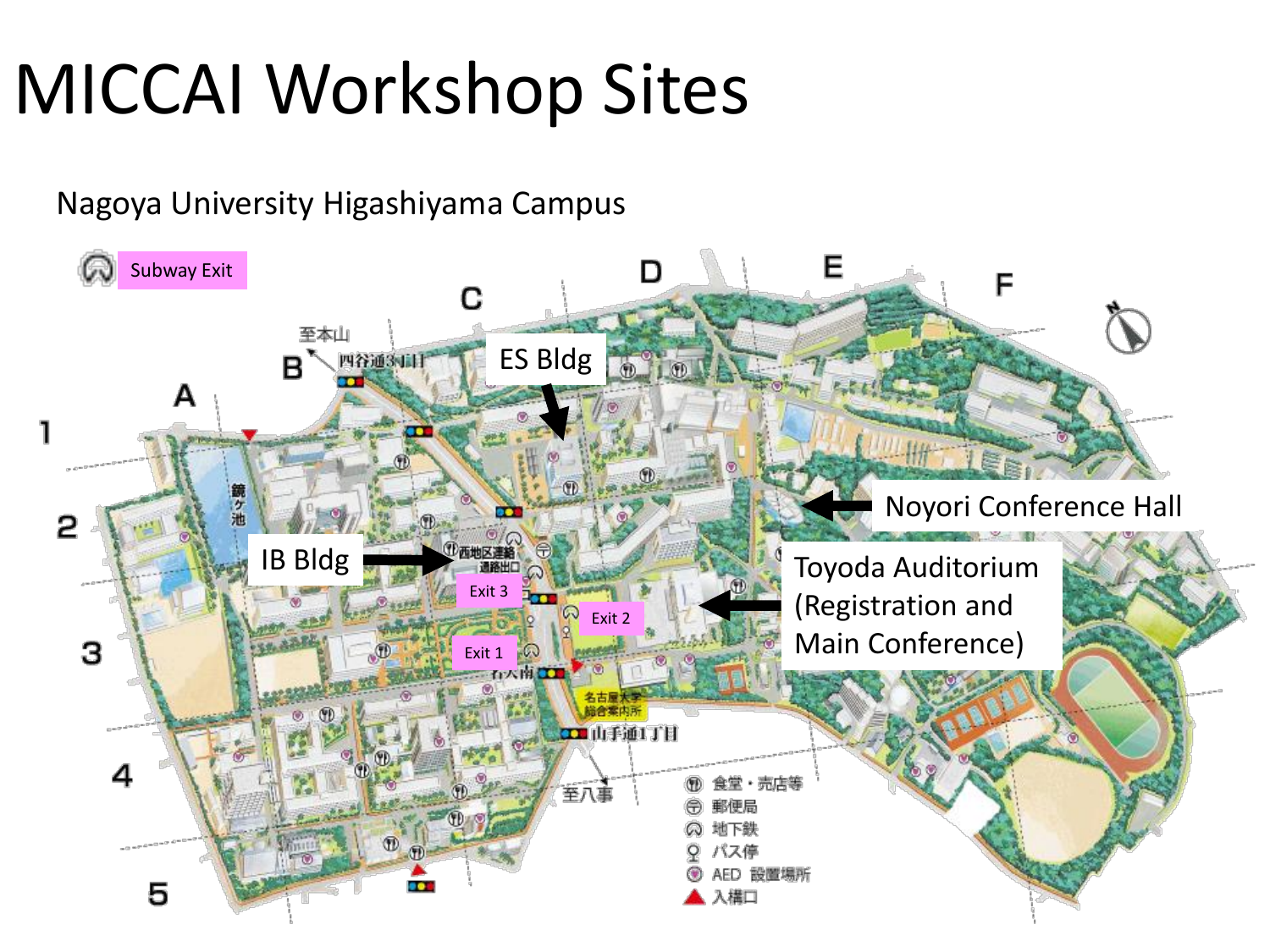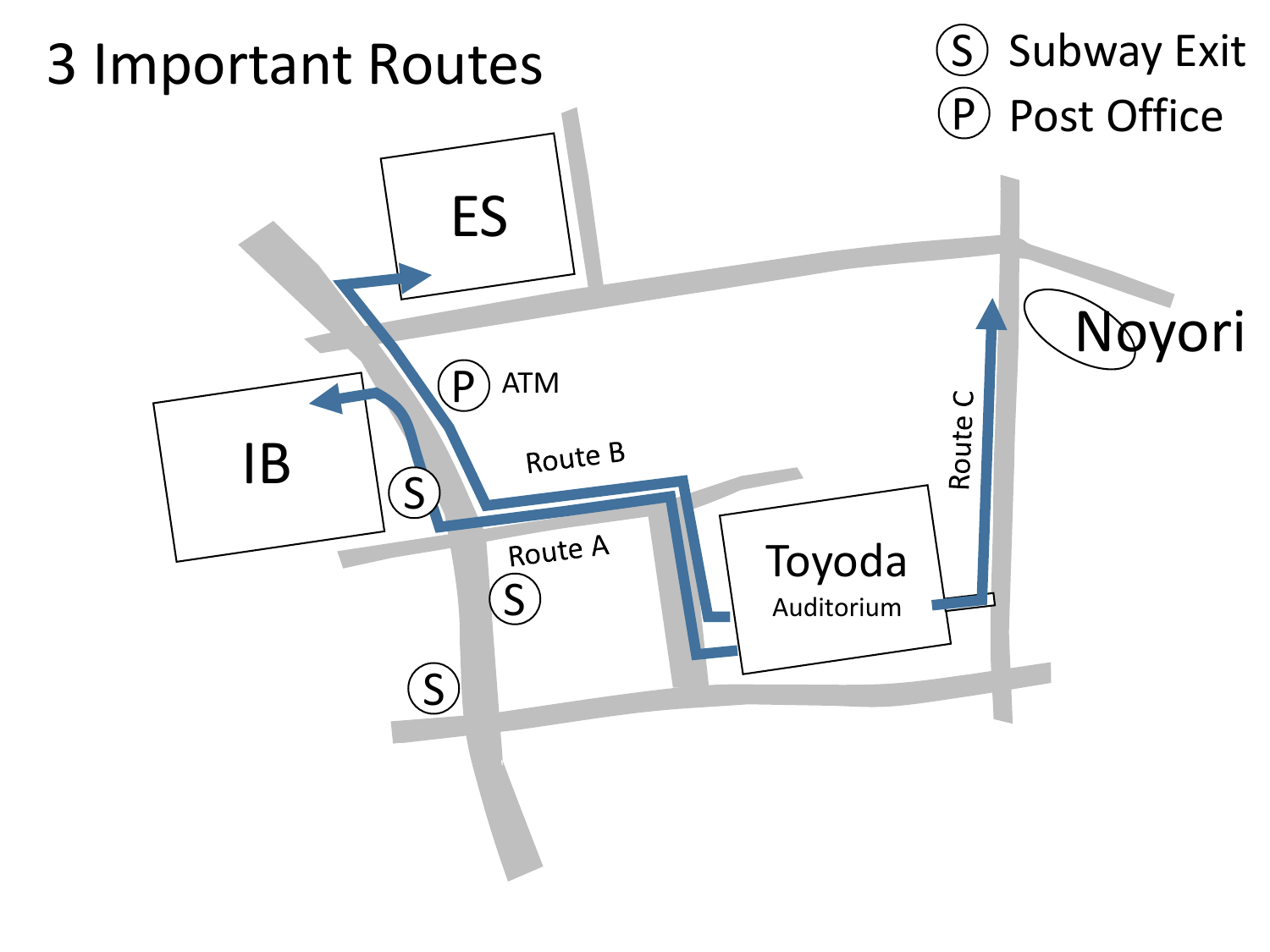## Building Assignment

|           | <b>Sep. 22</b>                                                                                                  | Sep 23                                                                     | <b>Sep. 24</b>                                               | <b>Sep. 25</b>                                                             | <b>Sep. 26</b>                                                                                                           |
|-----------|-----------------------------------------------------------------------------------------------------------------|----------------------------------------------------------------------------|--------------------------------------------------------------|----------------------------------------------------------------------------|--------------------------------------------------------------------------------------------------------------------------|
| Toyoda    | Registration<br>Reception                                                                                       | Registration<br>Main Conf.<br>Lunch Space                                  | Registration<br>Main Conf.<br>Lunch Space                    | Registration<br>Main Conf.<br>Lunch Space                                  | Registration                                                                                                             |
| IB        | MLMI'13, CBM8,<br>CDMRI13,<br>MICCAI-Stent,<br>MMBC 2013,<br>M2CAI, MBIA                                        | Lunch Space<br>(Lunch boxes are<br>distributed at<br>Toyoda<br>Auditorium) | Lunch Space<br>(Lunch boxes are<br>distributed at<br>Toyoda) | Lunch Space<br>(Lunch boxes are<br>distributed at<br>Toyoda)               | MeshMed 2013,<br>MCV,<br>STACOM'13, HPC,<br>PIA2013,<br>BIA2013,                                                         |
| <b>ES</b> | MFGA'13, CLIP<br>2013, ABDI 2013<br>DTIChallenge,<br>ASPS-BRATS,<br>AMIDA'13,<br>SMMIA, IAAMI<br>2013, VTR 2013 | N/A                                                                        | N/A                                                          | N/A                                                                        | CSI 2013, SACAI<br>2013, BIV-PCS,<br>MCBR-CDS'13,<br>SATA'13,<br>MRBrainS13,<br>RMI,<br>intelligentMR,<br>CTK-MICCAI2013 |
| Noyori    | <b>MIAR</b>                                                                                                     | Lunch Space<br>(Lunch boxes are<br>distributed at<br>Toyoda<br>Auditorium) | N/A                                                          | Lunch Space<br>(Lunch boxes are<br>distributed at<br>Toyoda<br>Auditorium) | N/A                                                                                                                      |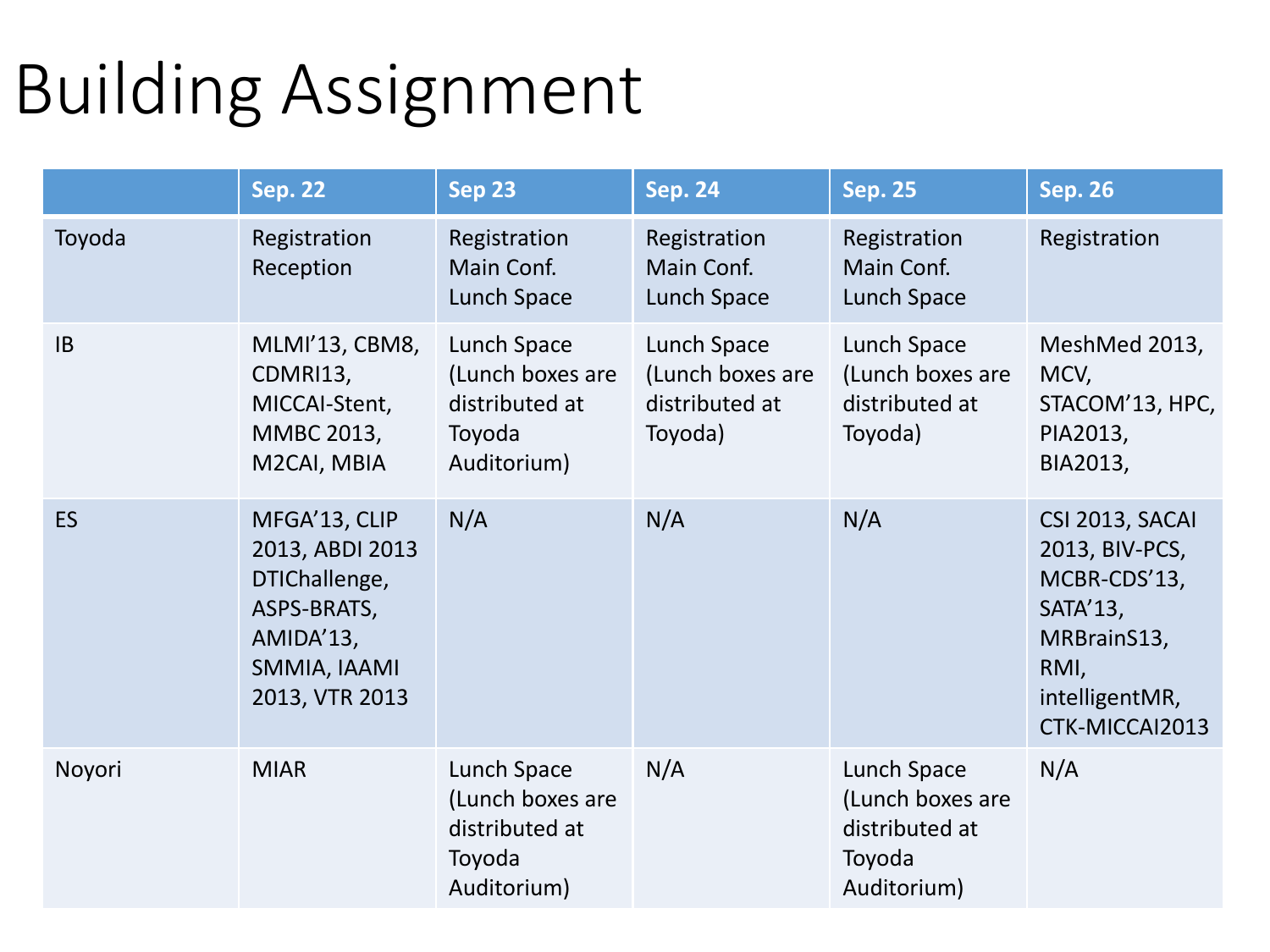## September 22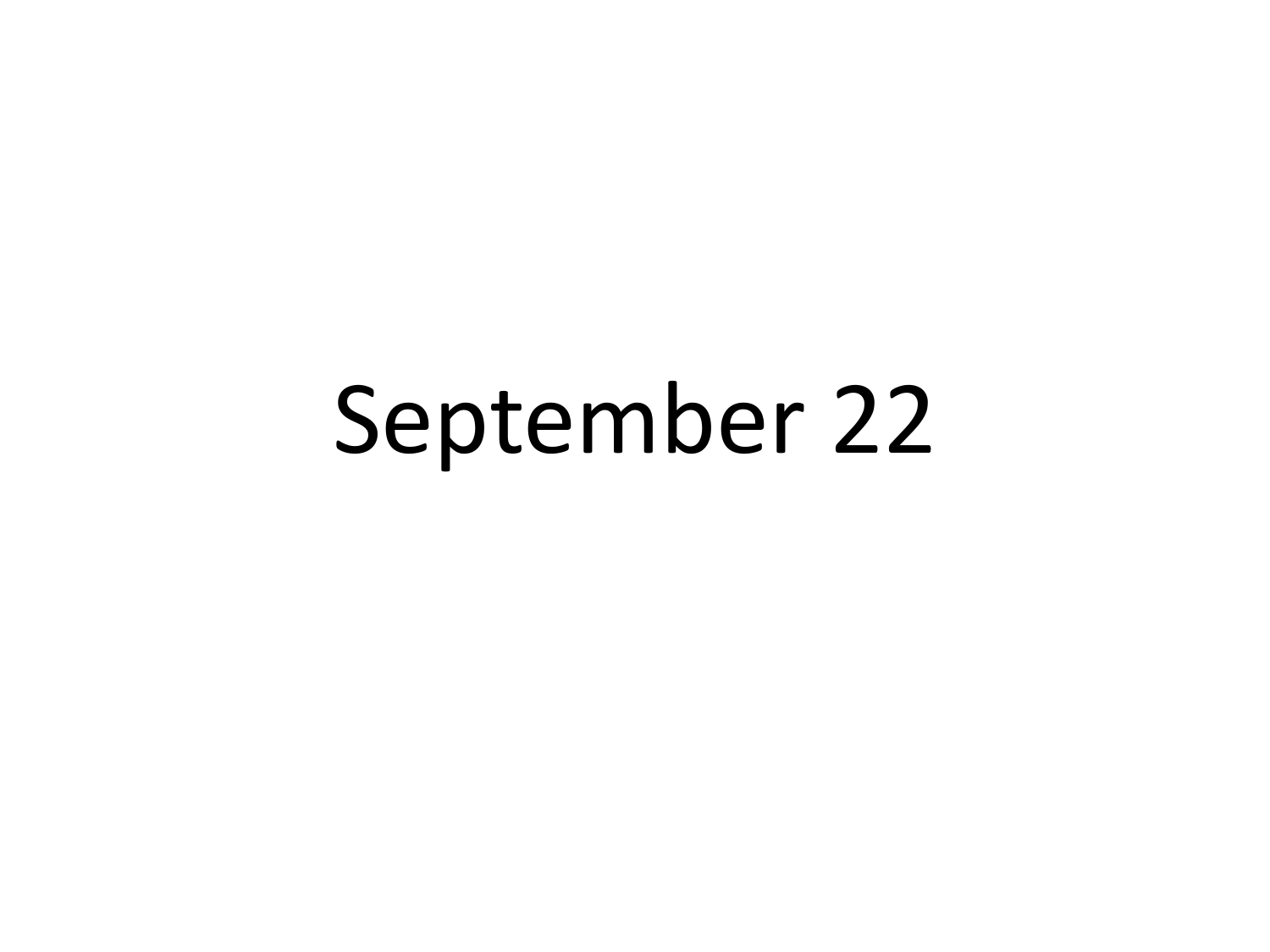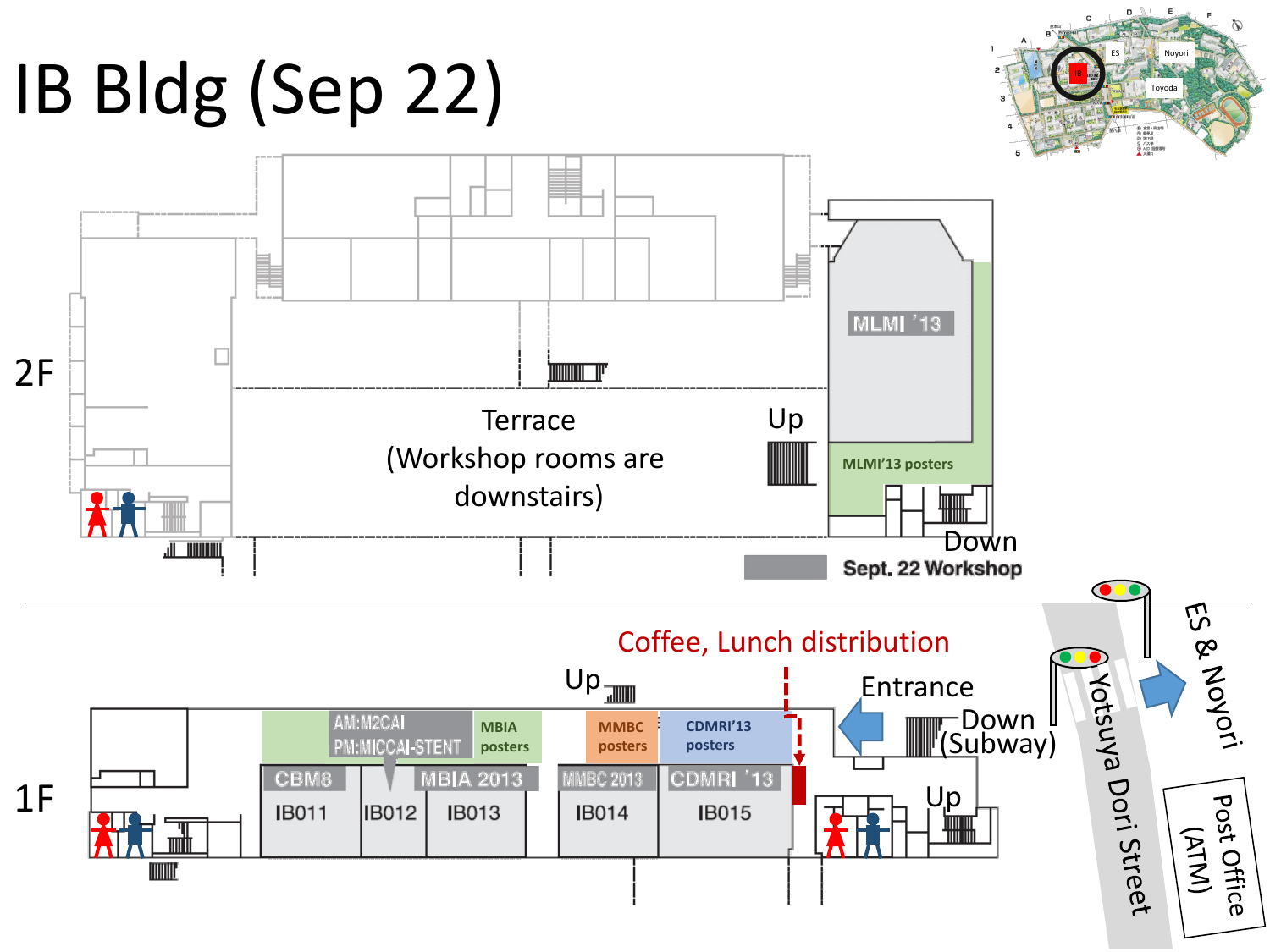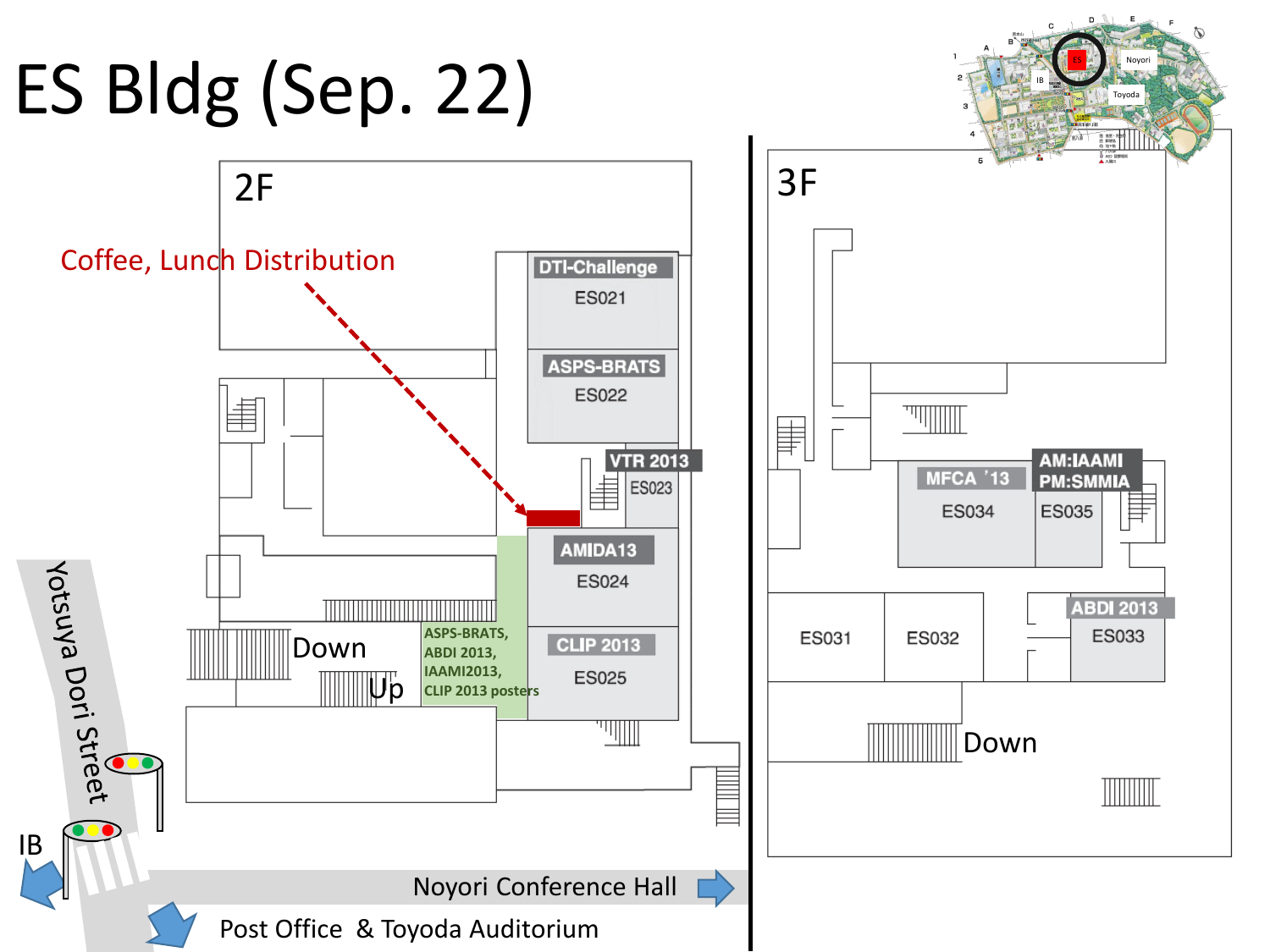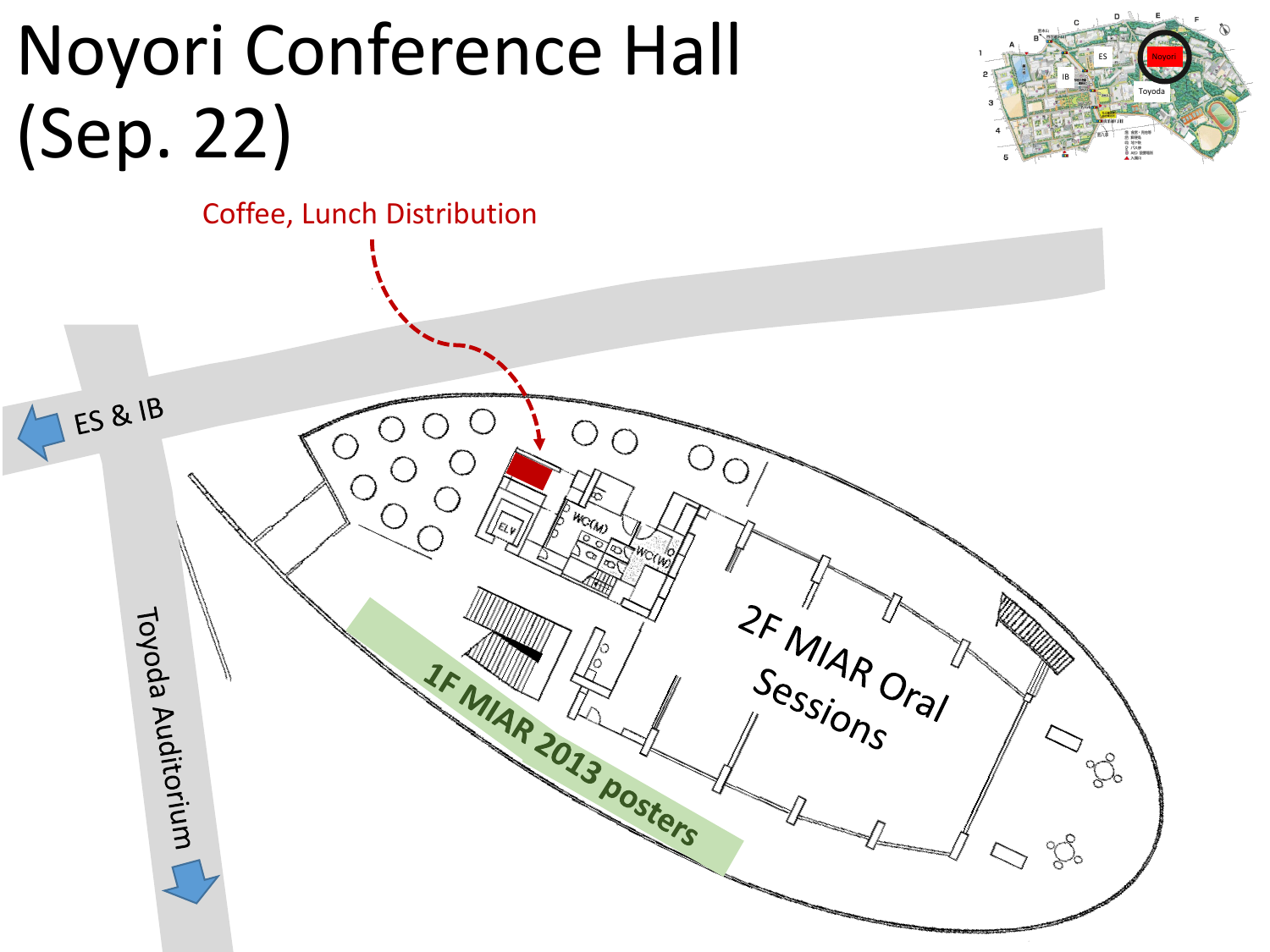## September 26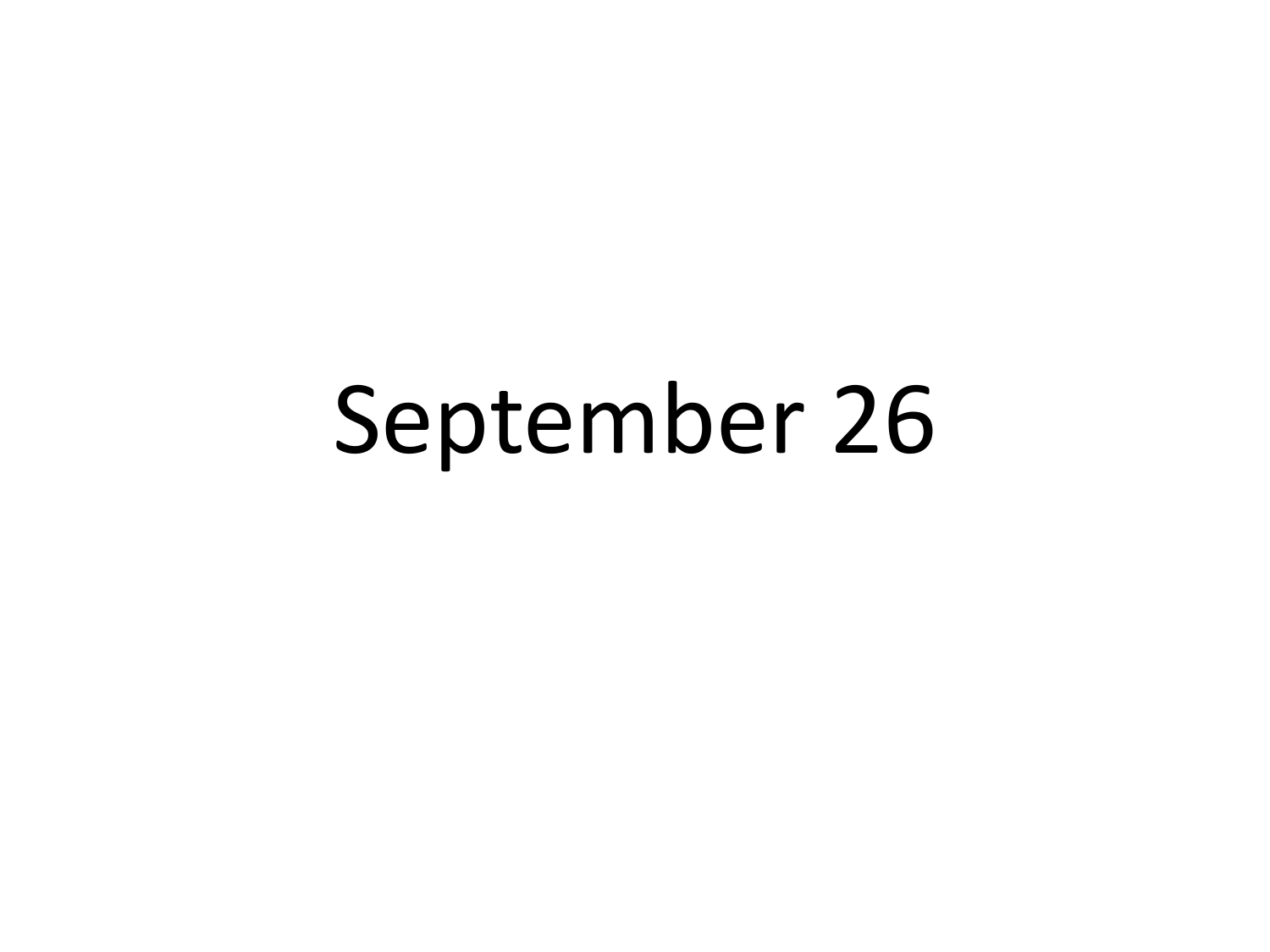





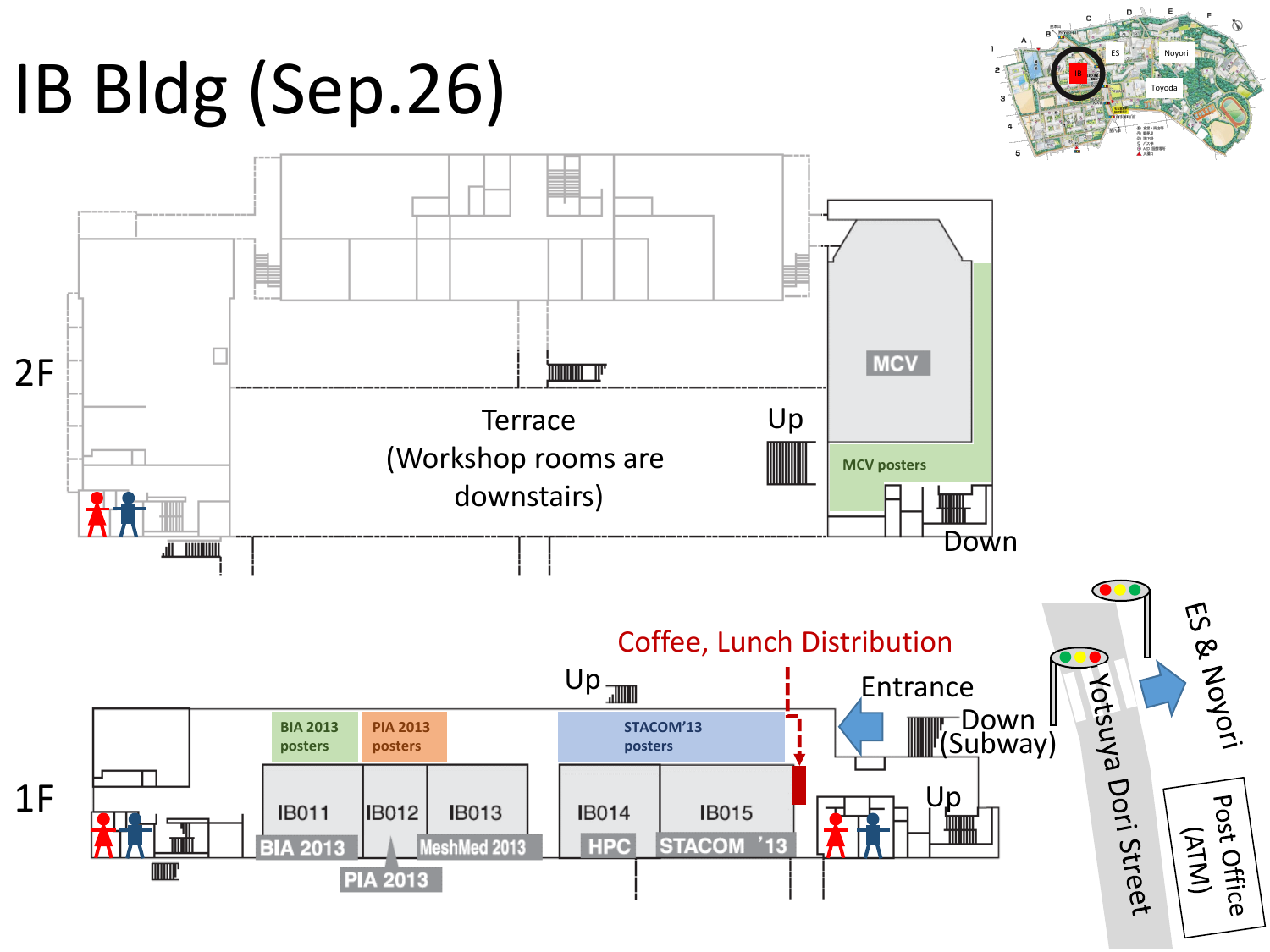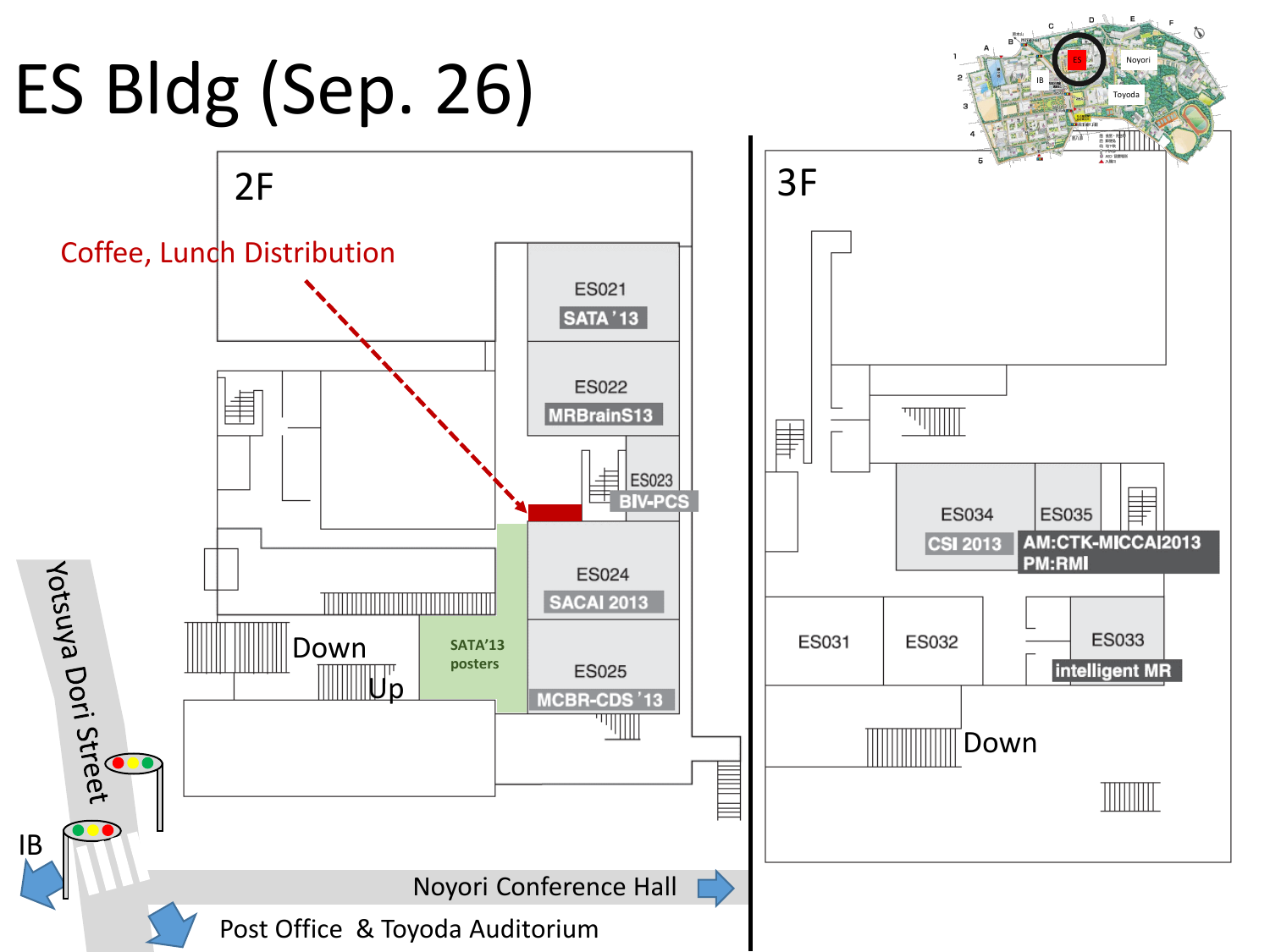